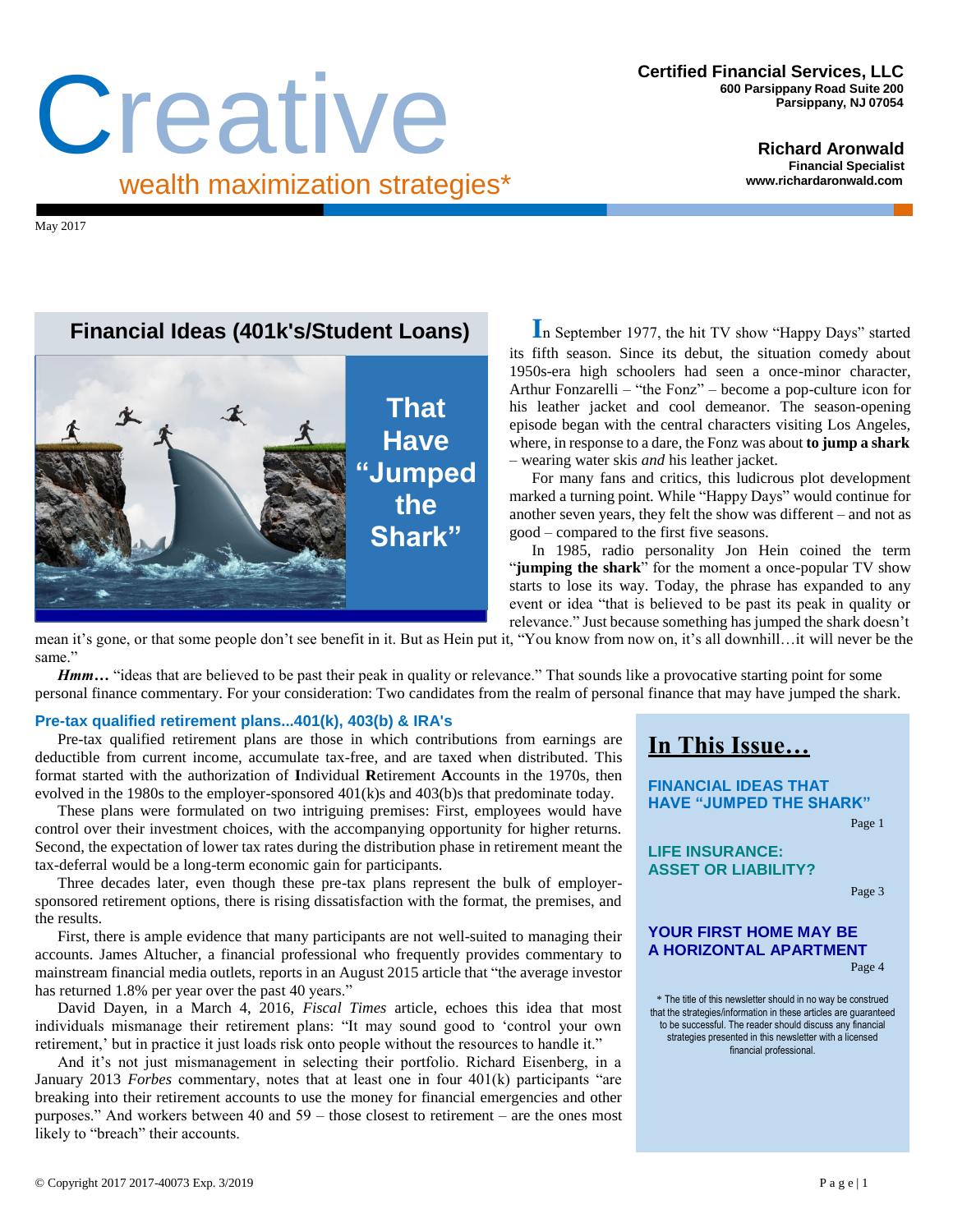Why does this happen? Eisenberg quotes Mark Fellowes, founder of a personal finance education company: "Many have failed to create emergency savings funds outside of work, so they resort to their retirement plans to handle life's unforeseen blows." Even for those who accumulate prodigious amounts, the benefits

may not be there. As Altucher says, **"You can't predict your tax rate 30 years from now. This completely destroysthe your money taken from you for 30 years." whole 'tax-deferred' argument. You don't really know if you're saving money on taxes or not. You are simply having**

**In fact, the most prolific 401(k) savers will most likely experience higher tax rates at distribution. Their larger accumulations, combined with rigid required minimum distributions (beginning at age 70½), give them very little room for tax management of their retirement income.**

Even the most ardent advocates of government-regulated retirement plans are down on 401(k)s. Theresa Ghilarducci, a designer of "Guaranteed Retirement Accounts" which proposes to combine mandatory contributions with government-mandated portfolio management, and a stream of lifetime payments, says in a November 23, 2016, *Forbes* blog, "We need a new type of  $401(k)$ ," because "IRAs and  $401(k)$  do not pay benefits for life, the way [annuities a](http://www.nextavenue.org/annuities-in-retirement-a-true-guarantee/)nd Social Security do, which is what many people [want."](http://www.nytimes.com/2014/06/07/your-money/Annuities-provide-retirement-income-guaranteed.html?_r=0)

**It is still easy to find personal finance commentary that begins, "Why you should max out your retirement accounts." But that doesn't mean pre-tax qualified retirement plans haven't jumped the shark in terms of financial relevance for many households.**

#### **Student loans for a college education**

Since at least the 1950s, a college degree has been touted as the ticket to better earnings and admission to the upper-middle class. In some respects, the better earnings part is still true (Google "million-dollar difference of a college degree" for proof), but there are two qualifiers: the type of degree matters, and how much it costs to attain it. Consequently, says Thomas Donlan in a May 2015 commentary in *Barron's,* **"Students may find, as some of this year's graduates have, that going to college is no guarantee of a comfortable job or entrance into the upper-middle class."**

People who blindly tout a college degree for everyone are ignoring basic economic principles of supply and demand. In certain fields, there **are now more college graduates than there**



#### **are jobs. Consequently, between 30 and 50 percent of recent that don't require their level of education. college graduates (depending on the survey) are either unemployed or under-employed, i.e., they are working in jobs**

And the **cost of a college education keeps rising faster than inflation, which means it's getting more expensive to acquire a credential that may no longer deliver higher earnings**. And yet, convinced that a degree is essential, more students borrow to pay for their education. A 2015 analysis by Mark Kantrowitz found that 71 percent of students borrow to pay for college. Two decades earlier, less than half took education loans.

Student loan debt (and there's a lot of it) further narrows the economic value proposition for a college degree. This has a dampening ripple effect on the broader economy. Here's a concise explanation provided by Patrick Watson from a November 2016 *Connecting the Dots* article:

- Too many people go to college because they think it is essential to career success.
- Excess supply of college-educated people drives down wages.
- Low pay plus student debt obligations make them look for the lowest price in everything they buy.
- This reduces wages for the less-educated people who sell everyday goods and services.
- Worker productivity falls as low wages discourage the more qualified workers.
- Eventually, robots become the most cost-effective labor.
- More people go to college to get ahead of the robots.

**This doesn't mean a college degree is worthless. But as Jennifer Barrett writes in a June 19, 2015,** *CNBC* **article "College remains a risky, and expensive investment for families – one whose value diminishes if costs increase faster than wages. At some point, if tuition costs continue to climb, the benefits simply may not be worth the price of admission for some."**

As a one-size-fits-all economic solution, there's certainly an argument that borrowing for a college education has jumped the shark.

#### **What Hasn't Jumped the Shark?**

Referring to the challenges facing pre-tax retirement plans and borrowing for college, you know what's part of the problem? **A**

> **lack of available savings. Households don't have enough safe, liquid reserves.** They don't have it for emergencies, so they pillage their  $401(k)$ s. They don't have it to pay for college, so their kids begin their adult lives with long-term debt. In terms of a topic that's relevant to the quality of one's financial life, **savings – accessible, liquid cash reserves – hasn't jumped the shark**. If anything, it's a topic that ought to get more attention, from the media and the financial professionals helping households achieve financial security.

> Consider a two-income household with gross earnings of \$120,000. Conventional personal finance metrics would recommend emergency cash reserves equal to 3-6 months of either income or living expenses. If you use the income standard, that's \$30,000-\$60,000. If you remove taxes and savings to arrive at living expenses, the number is probably still between \$24,000 and \$48,000. So

#### © Copyright 2017 2017-40073 Exp. 3/2019 P a g e | 2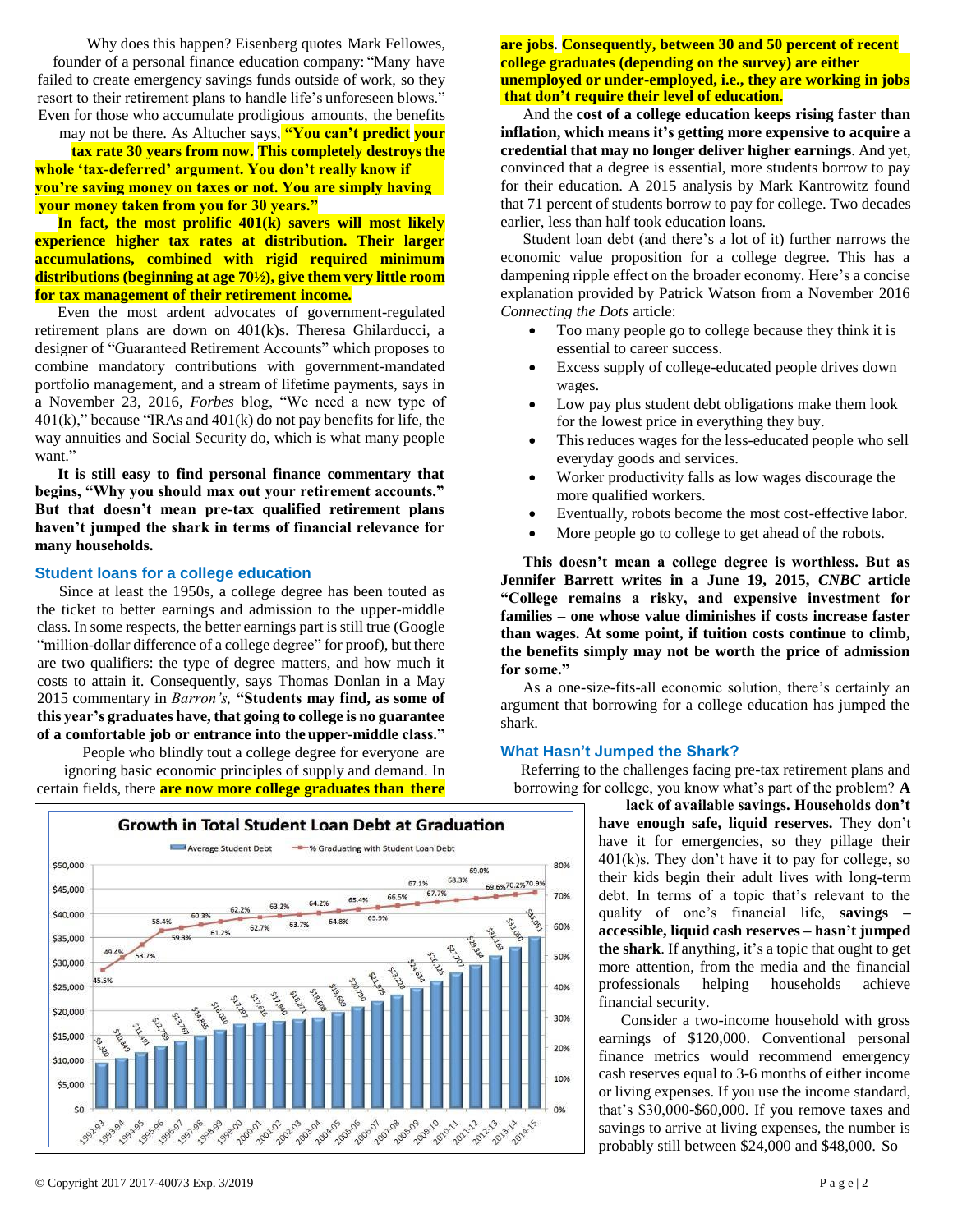how many upper-middle-class households like this example have \$50,000 or more in cash reserves?

Well, a 2014 Federal Reserve report found that only 45 percent of upper-middle-class households (defined as having incomes from \$75,000 to \$99,999) saved *anything* in 2012. And it noted that this low level of saving wasn't just fallout from the Great Recession. In 2007, i.e., prior to the economic downturn, median liquid savings for the upper-middle class was only \$7,000.

Retirement and paying for college are the highest-ranking topics for discussion when consulting with financial professionals, which is understandable because of the strong emotional responses they elicit; we want security in our old age, and we want our children to succeed. **But one of the reasons these topics have jumped the shark is because we are neglecting the financial foundation of cash reserves that would make these projects sustainable. You can say it's boring, not sexy, and too simple. But a substantial cash reserve has never jumped the shark. Ever.**<sup>1</sup> ❖



**I**n his 1997 bestseller, *Rich Dad, Poor Dad*, Robert Kiyosaki put forward a simple formula for financial success:

**"You must know the difference between an asset and a liability, and buy assets. If you want to be rich, it is all you need to know. It is Rule No. 1. It is the only rule."**

Kiyosaki's elaboration on Rule No. 1 was equally concise:

#### • **An asset is something that puts money in mypocket.** • **A liability is something that takes money out of my pocket.**

For Kiyosaki, the biggest financial challenge most Americans face is their "financial illiteracy," their inability to distinguish between assets and liabilities. His classic example is a personal residence: Is it an asset or liability? Especially for those in the middle class, a home is often mentioned as one's "greatest asset," based on the amount of equity that usually accrues over time. But Kiyosaki disputes this notion, because maintaining a personal residence takes a lot of money out-of-pocket (in the form of mortgage interest, property taxes, maintenance costs, etc.), and puts no money back in – until the home is sold.

Some accounting professionals have taken issue with Kiyosaki's definition of assets and liabilities, primarily because of its focus on immediate return as opposed to future value. Kiyosaki has acknowledged this difference, saying he is primarily interested in the cash flow that results from a transaction, not a speculative future value.

But applying Kiyosaki's simple asset-or-liability litmus test to other financial instruments can generate some interesting discussion. For example:

#### **Is life insurance an asset or a liability? It Depends on the type of Life Insurance...**

In light of Kiyosaki's "in-my-pocket or out-of-my-pocket" definition, an answer requires some careful thought. A life insurance policy can be:

#### **1. A current asset or a liability for the policy owner. 2. A future asset for the beneficiaries.**

When a prospective borrower provides financial information for a lender, whole life insurance cash values are considered assets. And the regular dividends $2$  paid to cash value policyholders could be considered "putting money in your pocket," too. So, whole life insurance cash values probably fit the Kiyosaki definition of an asset.

The death benefit can be an asset to the beneficiaries, but only if the insured dies while the policy isin force. The question is *when*  the insurance benefit will become an asset; it could happen in the next minute, or far in the future. Thus, the death benefit should perhaps be classified as a potential asset for beneficiaries.

Most Term insurance policies are surrendered before the death of the insured. When a policy is surrendered, any insurance benefit intended for beneficiaries is gone. And the premiums which were paid to secure the life insurance benefit retroactively become liabilities, money out of your pocket.

This quick "asset-or-liability" analysis presents several relevant conclusions:

**Whole Life** is an asset due to its guaranteed cash value account and the likelihood of receiving an annual dividend. Though not guaranteed, The Guardian Life Insurance Company has paid an annual dividend each and every year for t he past 150 plus years.

**Term Life Insurance** is a liability as it is a pure expense and may only be an asset for a beneficiary should the policy be inforce upon the insured's demise...hence an asset for the beneficiay but not the insured.

**Whole Life insurance may have a positive "ripple effect" on other assets.** In the 1990s, global chemical manufacturer BASF had a marketing campaign that said "We don't make a lot of the products you buy, we make a lot of the products you buy better." **Properly positioned, a whole life insurance policy can be a lot like that slogan: It can make a lot of other assets perform better.**

This synergy occurs because the death benefit of a whole life policy means a guaranteed financial event will coincide with the death of the insured. **This guaranteed "final transaction" can have powerful, positive ramifications on other financial assets**. For example:

If a lender offers more money or better terms because a borrower uses a whole life policy as collateral (to ensure the lender will be repaid in the event of the borrower's death), you might say

**Properly positioned, a whole life insurance policy can be a lot like that slogan: It can make a lot of other assets perform better.**

the whole life put more money in the borrower's pocket.

If having whole life allows a pension recipient to take the "life only" option instead of "life and joint survivor" at retirement, the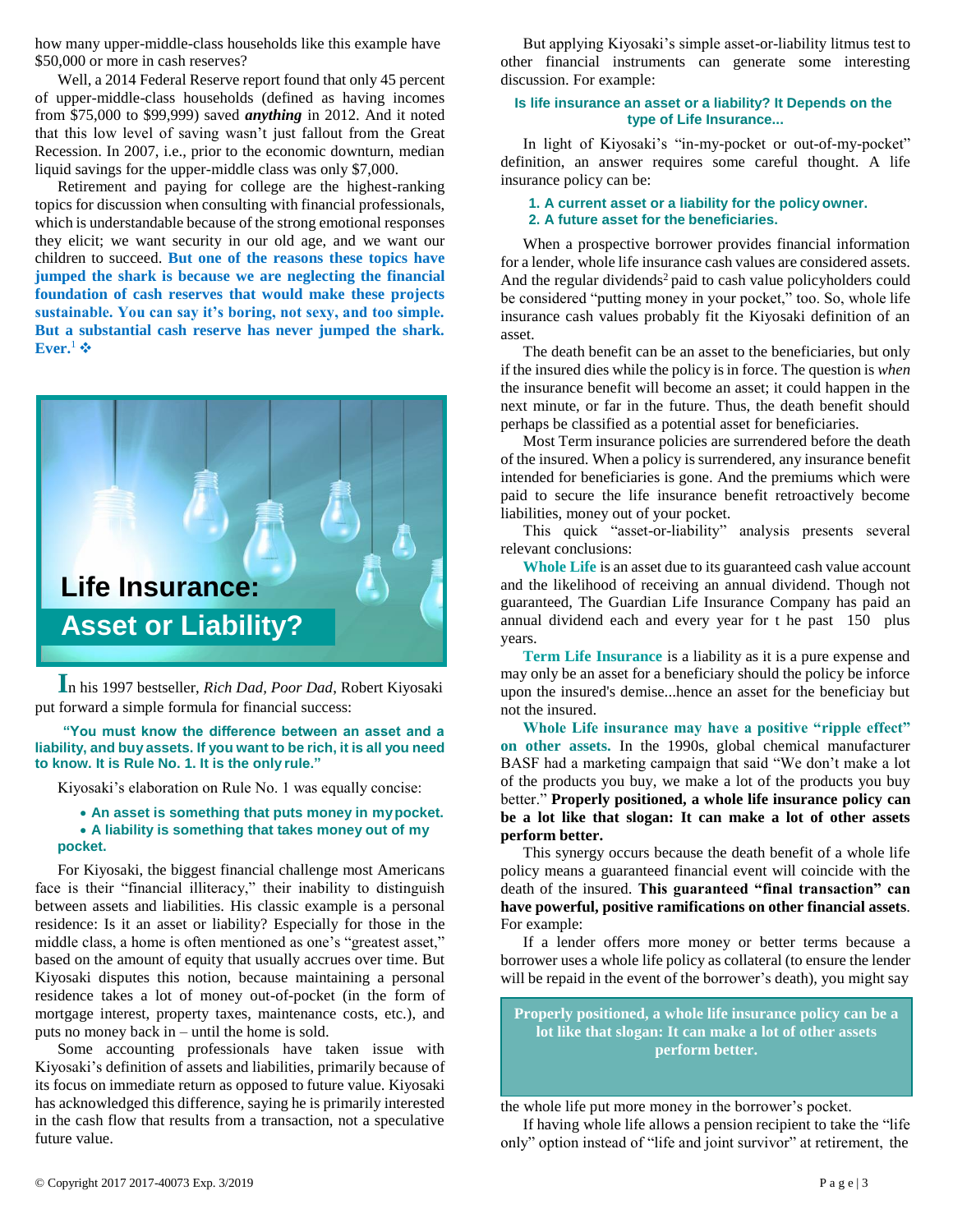extra monthly income (money in the pocket) occurred because of whole life.

Similarly, if a guaranteed<sup>3</sup> whole life insurance benefit will serve as a "replacement of assets" (inheritance) for the surviving spouse or heirs, one might feel free to "spend down" (principal and interest) other assets instead of conserving principal.

Whenever whole life permits the increased "spend-ability" of other assets, the result is more money in your pocket.

**However…if you buy term life insurance and outlive the policy** (because the term has expired, premiums are too high, you no longer wanted the coverage, etc.), **the term life insurance will become a financial liability.** Money will have left your pocket to pay premiums and you will receive nothing in return. And the cost of incurring this liability will not be just the premiums, but the opportunity cost – what those premiums could have been worth if they had been used to buy an asset instead...not to mention the loss of the death benefit as well.

That said, there may be times when term life insurance is a necessary and beneficial purchase – even as a "liability." Obtaining immediate financial protection against an untimely death can provide an intangible asset: peace of mind. The longterm financial result may project as a total loss, but the near-term risk – "What would happen if I died tomorrow?" – necessitates a response. Especially since term premiums are initially, very inexpensive.

**Whether or not life insurance is an asset depends on you. With the help of a financial professional, you can choose to structure your life insurance program so that it performs like an asset, or a liability.** ❖



**R**emember this term: *Horizontal Apartments*. That's what some real estate developers are calling clusters of single-family homes in rental communities that combine the privacy of individual residences with professional property management to take care of repairs, yard maintenance and more.

These developments, first appearing in Texas and Arizona, typically feature subdivisions of 100 or more rental homes on small lots in suburbs near larger metropolitan areas. Intended to appeal to both Millennials moving up and Baby Boomers downsizing, horizontal apartment communities offer the freedom and flexibility of renting, but with more privacy than a typical apartment complex. And some experts think this format could be a game-changer in the housing market.

#### **Why So Many Renters?**

Like other periods of economic distress, the Great Recession decreased the number of home-owning households, and increased those who rent their living quarters. But the magnitude of the increase in renters has some wondering if larger demographic issues are also a factor. Per a report by the Harvard Joint Center for Housing Studies, "The number of renter households increased by 9 million between 2005 and 2015, marking the largest increase over any 10-year period on record." (see graph)



Some argue that the uptick in the single-family rentals could be short-lived; as the economy improves, more renters will turn into homebuyers. But maybe not. For a variety of reasons, the Millennial generation has what might be characterized as "delayed-onset adulthood": their career paths are slower (and often start with a "boomerang" back to their parents' basement), they are marrying and starting families later. Stagnant wages and tighter lending standards make it harder for households to meet down payment requirements. At the same time, Baby Boomers are looking to cash out their home equity and reduce monthly living expenses by unloading their homes.

Horizontal apartment communities seem to reflect these trends. Developers say their average renters are in their late 30s, often have school-age children, and want to get out of apartmentcomplex living, but don't have either the resources or long-term job stability to buy a home. The combination of relatively older tenants, especially those with young families, projects to longer rentals. "We hope they stay four to seven years as people keep their kids in school," says Mark Wolf, a Texas developer. Matthew Blank, principal of an Arizona management group with several horizontal apartment communities, sees this arrangement as the new transitional step to home ownership. "People who rent from us are most likely to buy a house in the future."